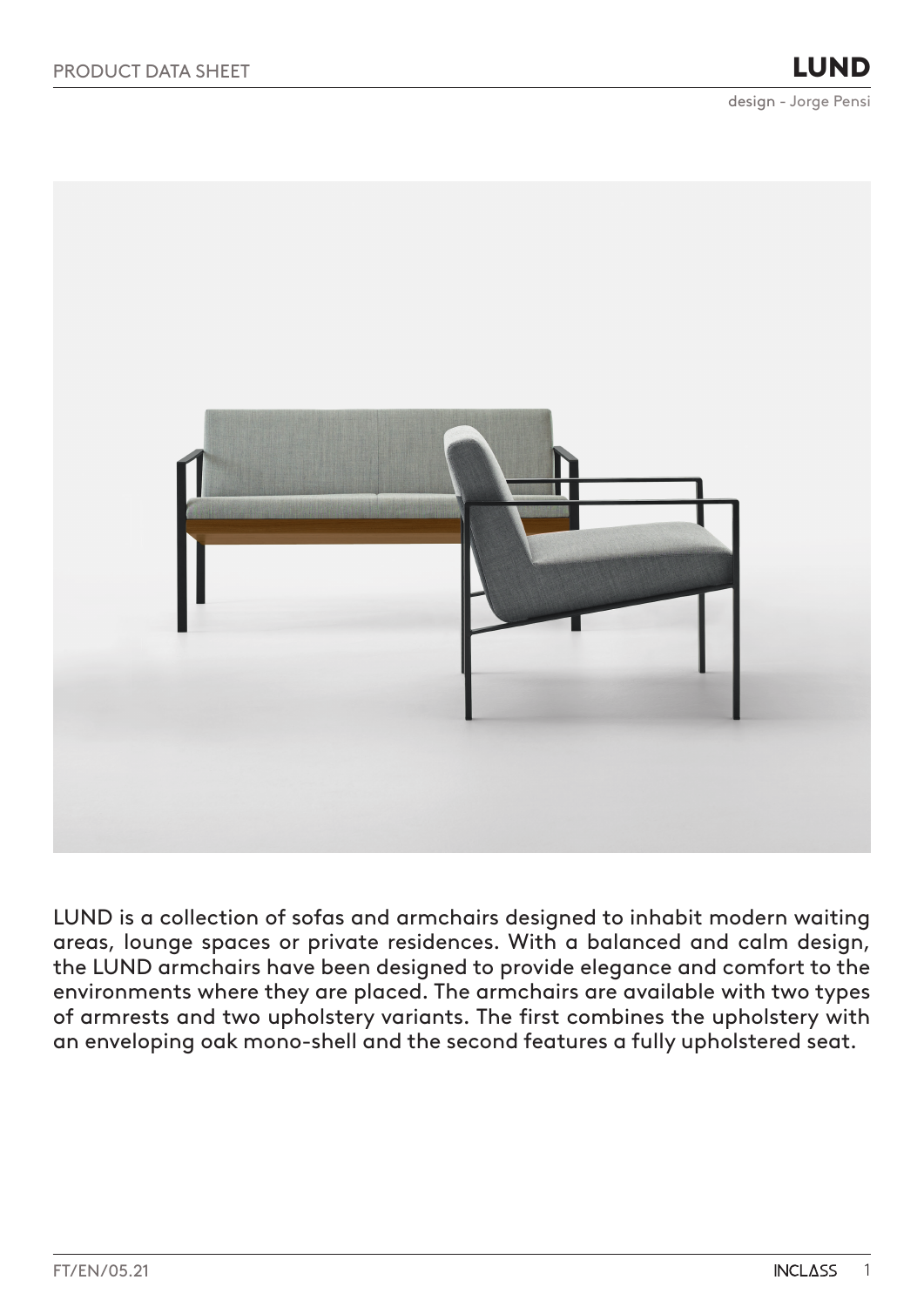## **ECOLOGY**

Product environmental data sheet [+info](https://inclass.es/wp-content/files_mf/1623423730FM_LUND_ENG.pdf)

INCLASS production processes are certified according to environmental ISO 14001 quality standards and are carried out through the reduction of waste and energy consumption in order to minimise any impact on the environment.

ISO 14001 certificate [+info](https://inclass.es/wp-content/files_mf/1589894317INCLASS_ISO14001_2019.pdf)

## QUALITY STANDARDS

### ISO 9001 certificate [+info](https://inclass.es/wp-content/files_mf/1587536904INCLASS_ISO9001_2019.pdf)

The quality management system of INCLASS is certified in accordance with ISO 9001 in all the design, manufacturing and sales procedures of its products.

## ANSI/BIFMA X5.4:2012

*INCLASS products have been extensively tested to exceed industry testing standards at AIDIMME. AIDIMME is member of the European network INNOVAWOOD and its testing laboratories are accredited by ENAC.*

### WARRANTY

5 years

## FINISHES

Finishes book [+info](https://inclass.es/wp-content/files_mf/1580138211LUNDSwatchBook.pdf)

**Upholstery:** All fabrics and leathers indicated in the finishes book.



## **Wooden shell**

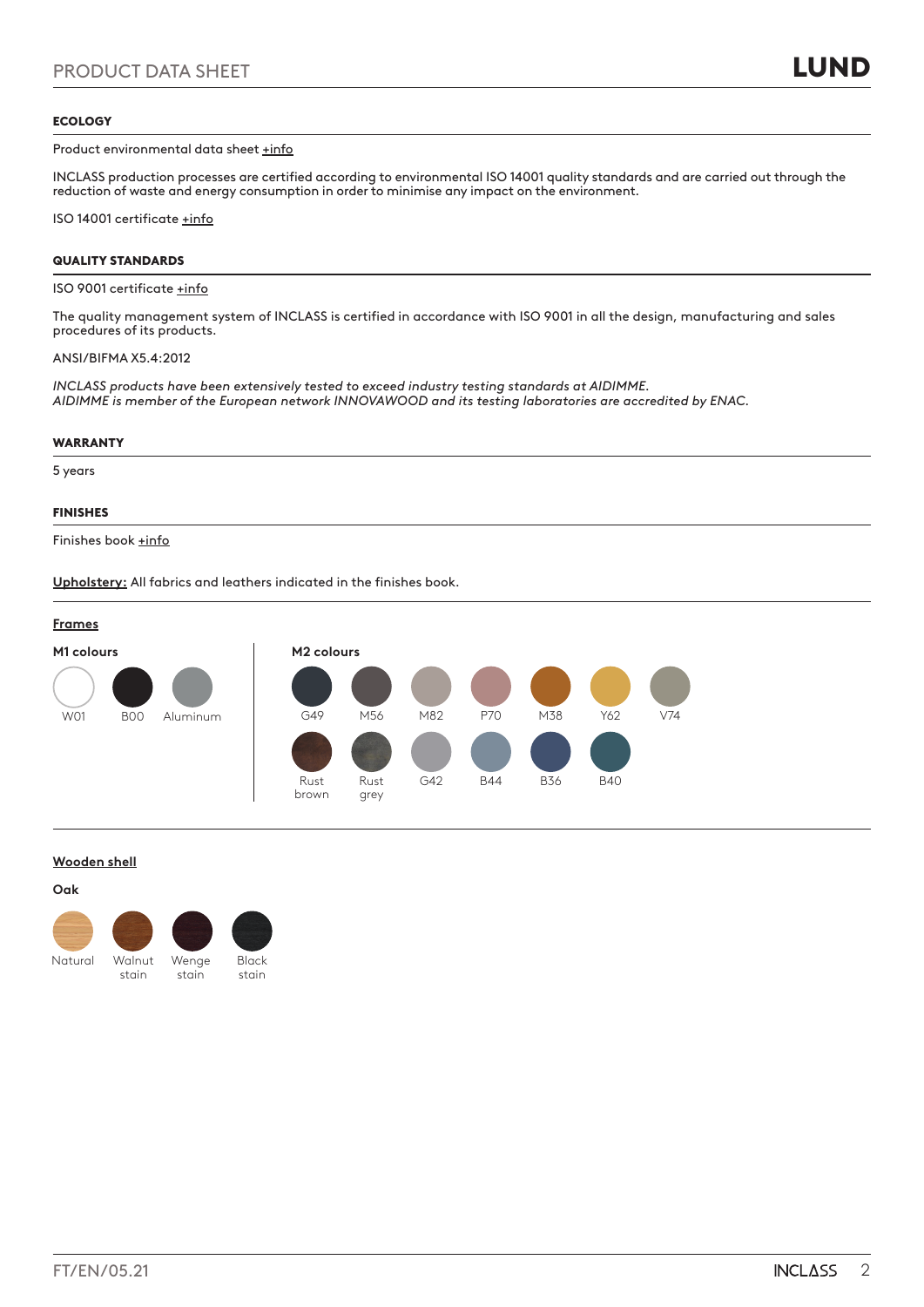# Armchair with wooden shell and the code: LUN0110 code: LUN0110





## 2 seater sofa with wooden shell Code: LUN0120





Armchair Code: LUN0010 Upholstered lounge armchair with steel frame. **Upholstery:** available in all the materials indicated in the finishes book. **Leg finishes:** polyester powder coated in colours M1 and M2 from the metallic swatch card. 69 69 ◯ 71 COM 140cm / per unit  $KG$  19kg 41 1 unit 190cm 71 1 unit 8 or more units 170cm 68 ┯ 5421,8 kg 41 Box *\* COM will be priced as G2*  $0,43 \, \text{m}^3$